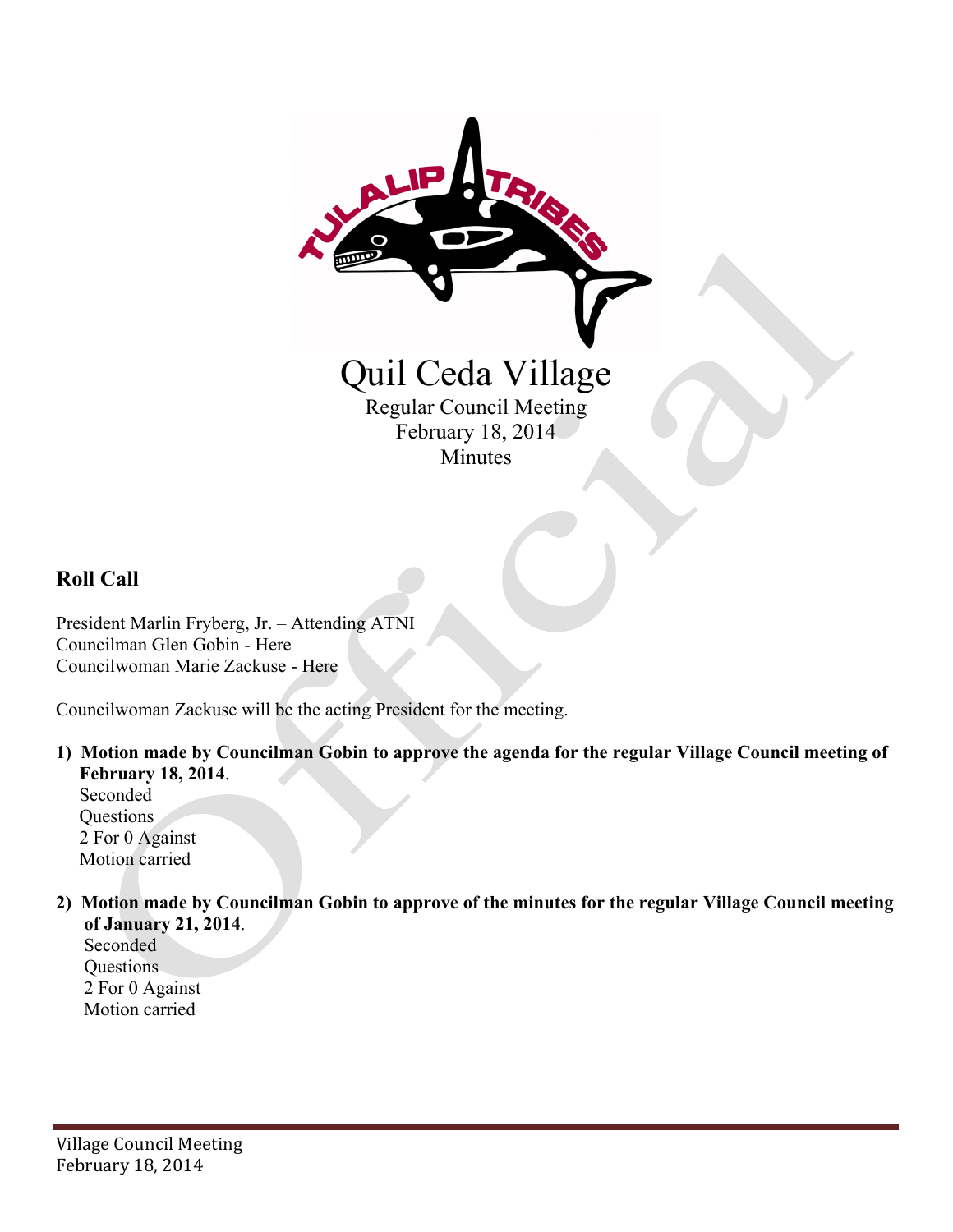## **Public Safety**

- **3)** Marysville Fire District Annual Quil Ceda Village Report Discussion: Asst. Chief McFall Increase of about 10% in transport to hospital from 2012 to 2013. This seems to be a trend district wide. Is there any correlations in the increase in drug usage and transports? Discussion held on statistics for 2013. Thank you to the District and the Tribe for all they do for the public.
- **4)** Tulalip Police January Report

Discussion: Chief, Councilman Gobin

 The shoplifting within the malls is now being assisted by the County and the property managers. Many of the individuals have some type of drug history. Is there a new tagger? Yes, up and down I-5 corridor is the individual tagger. The fence has to be climbed and the razor wire has to be crossed. It is extremely dangerous but this individual seems to be willing to take the risk. In an effort to patrol the Village, officers are putting in for overtime.

**5)** Tulalip Police Department 2014 Contract – Draft

 Discussion: Chief, Two changes were made to the existing contract. One is the payment, two is consulting with Council. The positions in the contract were budgeted at 11 which include dispatch and officers. Changes have happened in tribal law enforcement that does not allow this amount of staffing to be dedicated to Quil Ceda Village.

Closed at 9:25 a.m. Open at 9:45 a.m.

**6)** Tulalip Tribal Court Department 2014 Contract Discussion: Wendy Church; Contract is for impacts to the Tribal Court for activity within Quil Ceda Village. Resolution No. 2014-002

#### **General Manager**

**7)** Contracts

A) Cintas, The Uniform People

 Consolidating three current agreements into one with a savings of approximately \$1,000 per month for the Liquor Stores and Marine Drive Chevron.

#### **Enterprises**

**8) Motion made by Councilman Gobin to approve Resolution No. 2014-003 authorizing the appropriation of funds in the amount of \$350,000.00 be made available from unencumbered funds held in the Quil Ceda Village General Fund for the design and construction of the Tulalip Liquor Store Update Project.** 

 Seconded Questions 2 For 0 Against

Village Council Meeting February 18, 2014